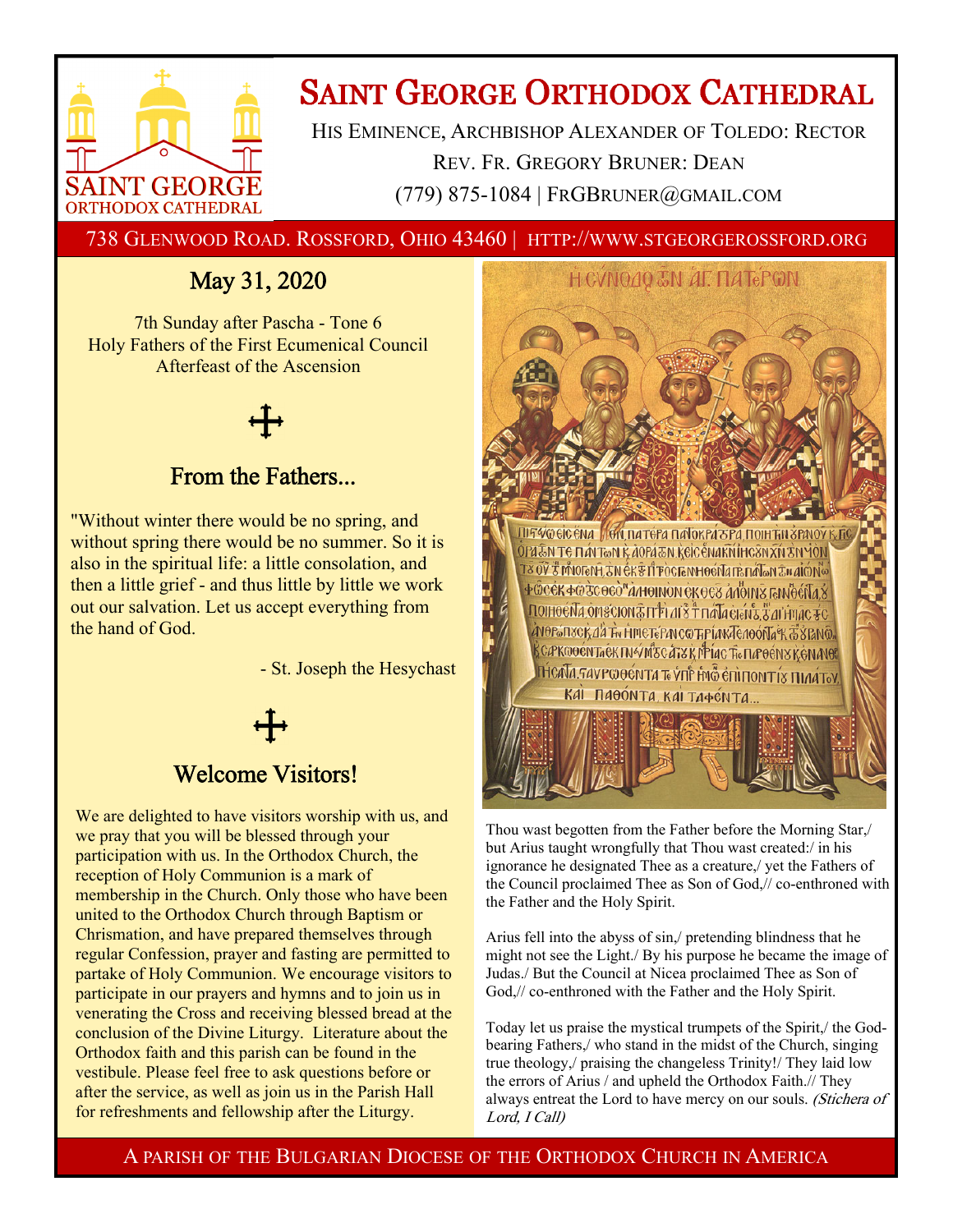## TODAY'S WORSHIP - HYMNS AND SCRIPTURE READINGS

#### Resurrection Troparion in Tone 6

The Angelic Powers were at Thy tomb;/ the guards became as dead men./ Mary stood by Thy grave,/ seeking Thy most pure body./ Thou didst capture hell not being tempted by it./ Thou didst come to the Virgin, granting life.// O Lord, Who didst rise from the dead, glory to Thee.

#### Ascension Troparion in Tone 4

Thou hast ascended in glory, O Christ our God,/ granting joy to Thy Disciples by the promise of the Holy Spirit./ Through the blessing they were assured,/ that Thou art the Son of God,// the Redeemer of the world!

#### Fathers Troparion in Tone 8

Thou art most glorious, O Christ our God,/ Who hast established the Holy Fathers as lights on the earth./ Through them Thou hast guided us to the true Faith.// O greatly compassionate One, glory to Thee!

#### Epistle: Acts 20:16-18,. 28-36

For Paul had decided to sail past Ephesus, so that he would not have to spend time in Asia; for he was hurrying to be at Jerusalem, if possible, on the Day of Pentecost.

From Miletus he sent to Ephesus and called for the elders of the church. And when they had come to him, he said to them: "You know, from the first day that I came to Asia, in what manner I always lived among you.

Therefore take heed to yourselves and to all the flock, among which the Holy Spirit has made you overseers, to shepherd the church of God which He purchased with His own blood. For I know this, that after my departure savage wolves will come in among you, not sparing the flock. Also from among yourselves men will rise up, speaking perverse things, to draw away the disciples after themselves. Therefore watch, and remember that for three years I did not cease to warn everyone night and day with tears.

So now, brethren, I commend you to God and to the word of His grace, which is able to build you up and give you an inheritance among all those who are sanctified. I have coveted no one's silver or gold or apparel. Yes, you yourselves know that these hands have provided for my necessities, and for those who were with me. I have shown you in every way, by laboring like this, that you must support the weak. And remember the words of the Lord Jesus, that He said, 'It is more blessed to give than to receive."

And when he had said these things, he knelt down and prayed with them all.

Glory to the Father and to the Son and to the Holy Spirit.

#### Fathers Kontakion in Tone 8

The Apostles' preaching and the Fathers' doctrines have established one Faith for the Church./ Adorned with the robe of truth, woven from heavenly theology,// It defines and glorifies the great mystery of piety.

Now and ever and unto ages of ages. Amen.

#### Ascension Kontakion in Tone 6

When Thou hadst fulfilled the dispensation for our sake/ and united earth to heaven,/ Thou didst ascend in glory, O Christ our God, / not being parted from those who love Thee,/ but remaining with them and crying:// "I am with you, and there is no one against you!"

#### Gospel: John 17:1-13

Jesus spoke these words, lifted up His eyes to heaven, and said: "Father, the hour has come. Glorify Your Son, that Your Son also may glorify You, as You have given Him authority over all flesh, that He should give eternal life to as many as You have given Him. And this is eternal life, that they may know You, the only true God, and Jesus Christ whom You have sent. I have glorified You on the earth. I have finished the work which You have given Me to do. And now, O Father, glorify Me together with Yourself, with the glory which I had with You before the world was.

I have manifested Your name to the men whom You have given Me out of the world. They were Yours, You gave them to Me, and they have kept Your word. Now they have known that all things which You have given Me are from You. For I have given to them the words which You have given Me; and they have received them, and have known surely that I came forth from You; and they have believed that You sent Me. I pray for them. I do not pray for the world but for those whom You have given Me, for they are Yours. And all Mine are Yours, and Yours are Mine, and I am glorified in them. Now I am no longer in the world, but these are in the world, and I come to You. Holy Father, keep through Your name those whom You have given Me, that they may be one as We are. While I was with them in the world, I kept them in Your name. Those whom You gave Me I have kept; and none of them is lost except the son of perdition, that the Scripture might be fulfilled.

But now I come to You, and these things I speak in the world, that they may have My joy fulfilled in themselves.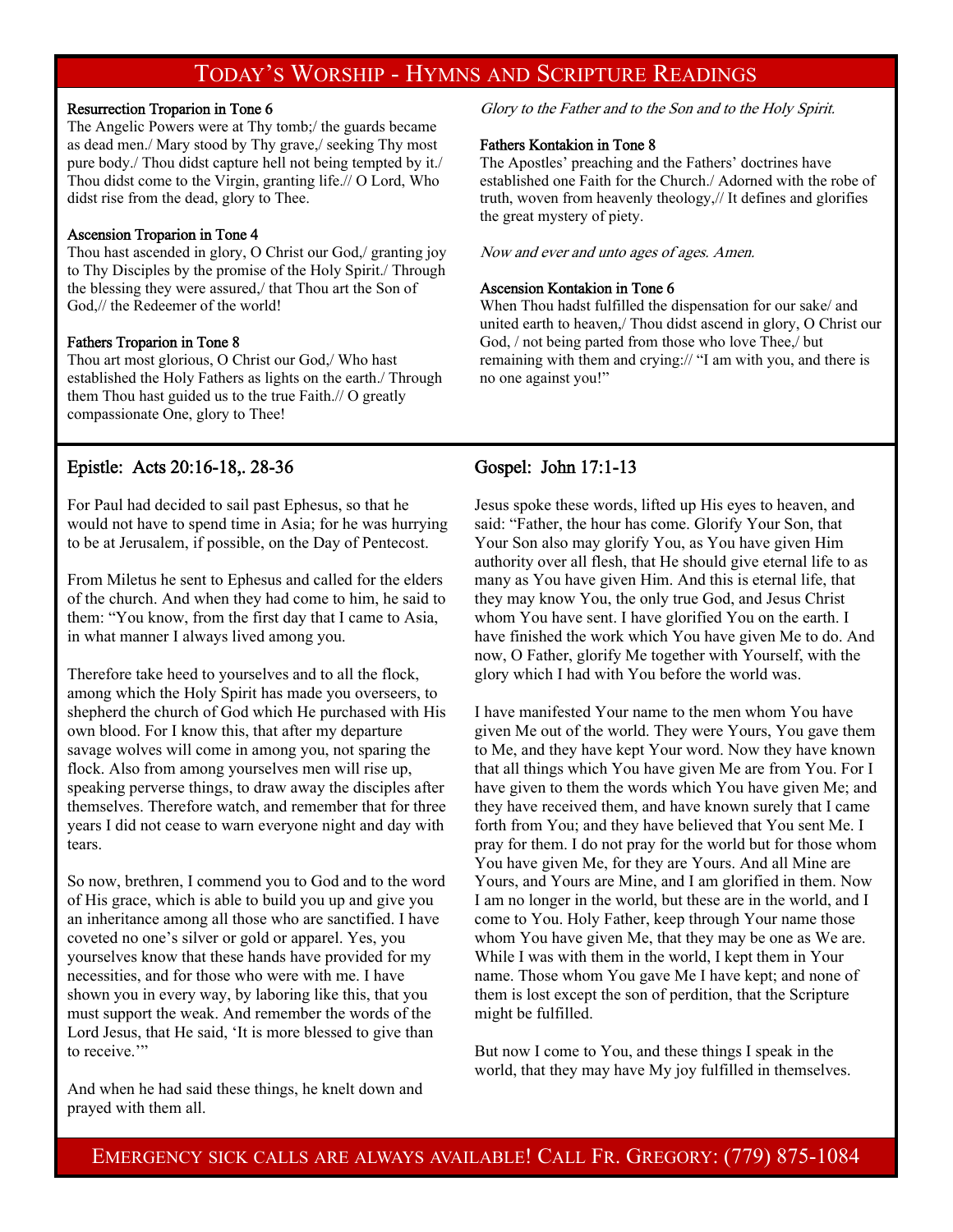## THIS WEEK AND LIFE IN CHRIST

Sunday, May 31st 10:00 AM Divine Liturgy (Livestream) 7th Sunday of Pascha

Holy Fathers of the First Ecumenical Council

Afterfeast of the Ascension Apostle Hermes of the Seventy Acts 20:16-18, 28-36, John 17:1-13

#### Monday, June 1st

-

Afterfeast of the Ascension Martyr Justin the Philosopher and those with him Ven. Agapit, Unmercenary Physician of the Kiev Caves Acts 21:8-14, John 14:27-15:7

#### Tuesday, June 2nd

Afterfeast of the Ascension St. Nicephorus the Confessor, Patriarch of Constantinople Greatmartyr John the New of Sochi Acts 21:26-32, John 16:2-13

#### Wednesday, June 3rd

Afterfeast of the Ascension Martyr Lucillian and those with him Kevin of Glendalough, Wonderworker of Ireland Acts 23:1-11, John 16:15-23

#### Thursday, June 4th

-

 $\overline{a}$ 

Afterfeast of the Ascension St. Metrophanes, First Patriarch of Constantinople Righteous Martha and Mary of Bethany Acts 25:13-19, John 16:23-33

#### Friday, June 5th

Leavetaking of the Ascension Hieromartyr Dorotheus, Bishop of Tyre Ven. Theodore the Wonderworker , Hermit of the Jordan Acts 27:1-44, John 17:18-26

#### Saturday, June 6th 5:00 PM Great Vespers (Livestream)

Ven. Bessarion the Wonderworker of Egype St. Jonah, Bishop of Perm 1 Corinthians 15:47-57, John 6:35-39

Sunday, June 7th 10:00 AM Divine Liturgy (Livestream) 8th Sunday of Pascha Holy Pentecost. Feast of the Holy Trinity

Hieromatyr Theodotus, Bishop of Ancyra Acts 2:1-11, John 7:37-52, 8:12

#### The First Ecumenical Council



The Fathers of the First Ecumenical Council convened at Nicaea in 325. The results of the Council were very important, but so was its personal meaning for those who attended, as Father Alexander Schmemann has described:

"For the first time, after centuries of semi-subterranean existence, prelates gathered from all parts of the Church, many still with the marks of wounds and mutilations received under [the persecutions of the emperor] Diocletian. The unprecedented magnificence of their reception and the hospitality and kindness of the emperor [Constantine] confirmed their joyous assurance that a new era had begun and that Christ was indeed victorious over the world. Constantine himself was the first to interpret the council in this way.

The great accomplishment of the Council was to refute Arianism, a widely-held heresy that threatened to divide the Church. It was a dispute, as the emperor said, that was 'more dangerous than war and other conflicts' because it called into question Jesus' ability to be our Savior."

The Arians claimed that Jesus was not eternal, not equal to His Father, but a created being. The Church insisted that He had to be the divinely powerful Son of God in order to be able to save us. So, opposing Arianism, the Fathers of the Council at Nicaea proclaimed that Jesus Christ is of the same substance as His Father, and that there was never a time when He did not exist. His perfect divinity, therefore, was able to assume perfect humanity, and save all who are human.

This teaching is squarely Biblical. In John 17:5 Jesus prays, "And now, Father, glorify me in thy own presence with the glory which I had with thee before the world was made." Father and Son have the same glory, and have had it forever.

Despite its clear Biblical basis, there are many who don't accept the Church's teaching, including Unitarians, Jehovah's Witnesses, and the Mormons whose work is so generously supported by the devout Marriott family's hotel empire. Even immediately after the decisive declarations of Nicaea, there was conflict. Saint Athanasius was the hero of the Council because he formulated the term "homoousion" (meaning "of one substance" and referring to Christ and His Father). But Athanasius was hounded ever after by his Arian enemies; they managed to get him condemned and exiled.

The truth established at Nicaea remains basic to our faith. But then, as now, truth was accompanied by deceitfulness and the persecution of truth tellers. We must take comfort, as fourth century Orthodox Christians also had to do, in another verse (16:33b) from John's Gospel: "In the world you have tribulation; but be of good cheer, I have overcome the world."

## HAVE A QUESTION OR NEED TO CHAT? CALL OR EMAIL FR. GREGORY.